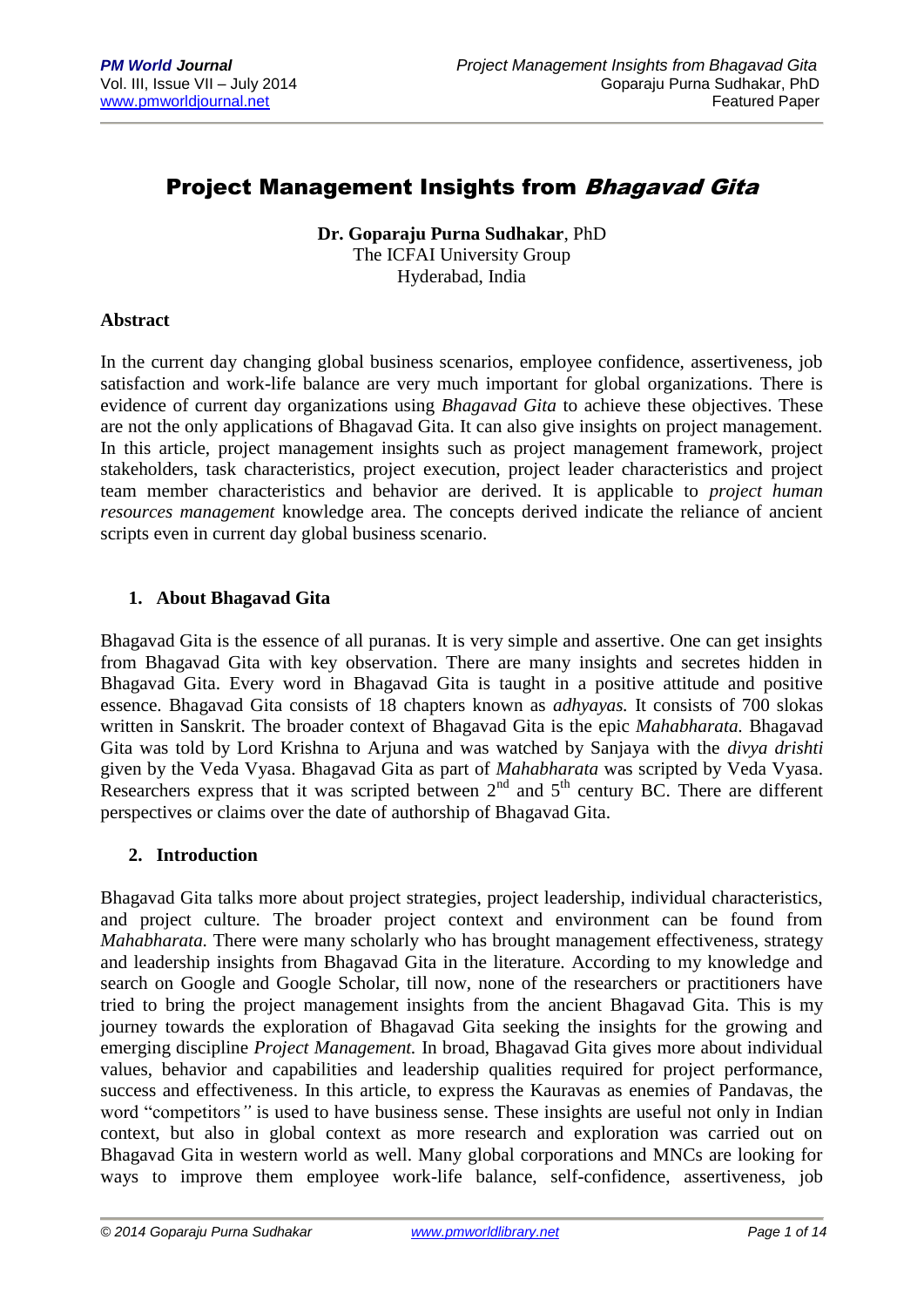satisfaction, loyalty, personality development, ethics and commitment using Bhagavad Gita. This is very much applicable in dynamically changing global economic and business scenarios.

In this article, the stakeholders of the project, project management concepts derived from Bhagavad Gita, project management framework derived from Bhagavad Gita, task characteristics, project execution, project leader characteristics and individual team member characteristics are discussed.

#### **3. Project Stakeholders**

The important stakeholders mentioned in Bhagavad Gita are Lord Krishna, Arjuna, Pandavas, Kauravas, Dhritarastra, Sanjaya, Bheeshmacharya, Vidura, Guru Dronacharya, Vyasa, Duryodhana, Dhrishtadyumna, and Maharshi Narada.

Some of the characteristics of ideal stakeholders as discusses in Bhagavad Gita are discussed here. In Bhagavad Gita, Lord Krishna likes the people who do not discriminate, who do not hate, who likes all creatures of the world, who has mercy, who treats happiness or sadness equally, who has equality, who has control of his body and mind, who has control of his senses and who has deterministic mind. Similarly, customer also likes these kinds of people in current business scenario. Customers also like individuals who do not make others worry, who do not get influenced by others and who do not have fear, jealous and aggression as Lord Krishna liked.

The Lord Krishna also likes who takes the tasks to execute, maintains physical and mental neatness, who does not have dangerous desires, who is not biased and who does not get influenced by any unhappiness. One should have equal feeling about friends, enemies and competitors. Other characteristics of stakeholders include purity, non-violence, excusing, egoless, polite talks, respecting individuals, control of senses, consideration for birth, death and ill-health and external and internal neatness.

Nature creates three characteristics in human beings. They are *sattva, raja*, and *tama*. These are known as *trigunas* (Figure 1)*. Sattva* is the ideal one. The people with *sattva* characteristics do peaceful tasks which gives happiness. This binds human beings with happiness and knowledge. The people with *raja* characteristics do tasks with *kama* and curiosity. This binds the individuals in executing tasks all the time. The people with *tama* characteristic do tasks which attract their body and non-knowledgeable things. This binds the individuals with dangerous things and sleep. If you control, *raja* and *tama* characteristics, *sattva* pops up. If you control *sattva* and *raja* characteristics, *tama* pops up. If you control *sattva* and *tama* characteristics, *raja* pops up. These three characteristics of individuals are interrelated.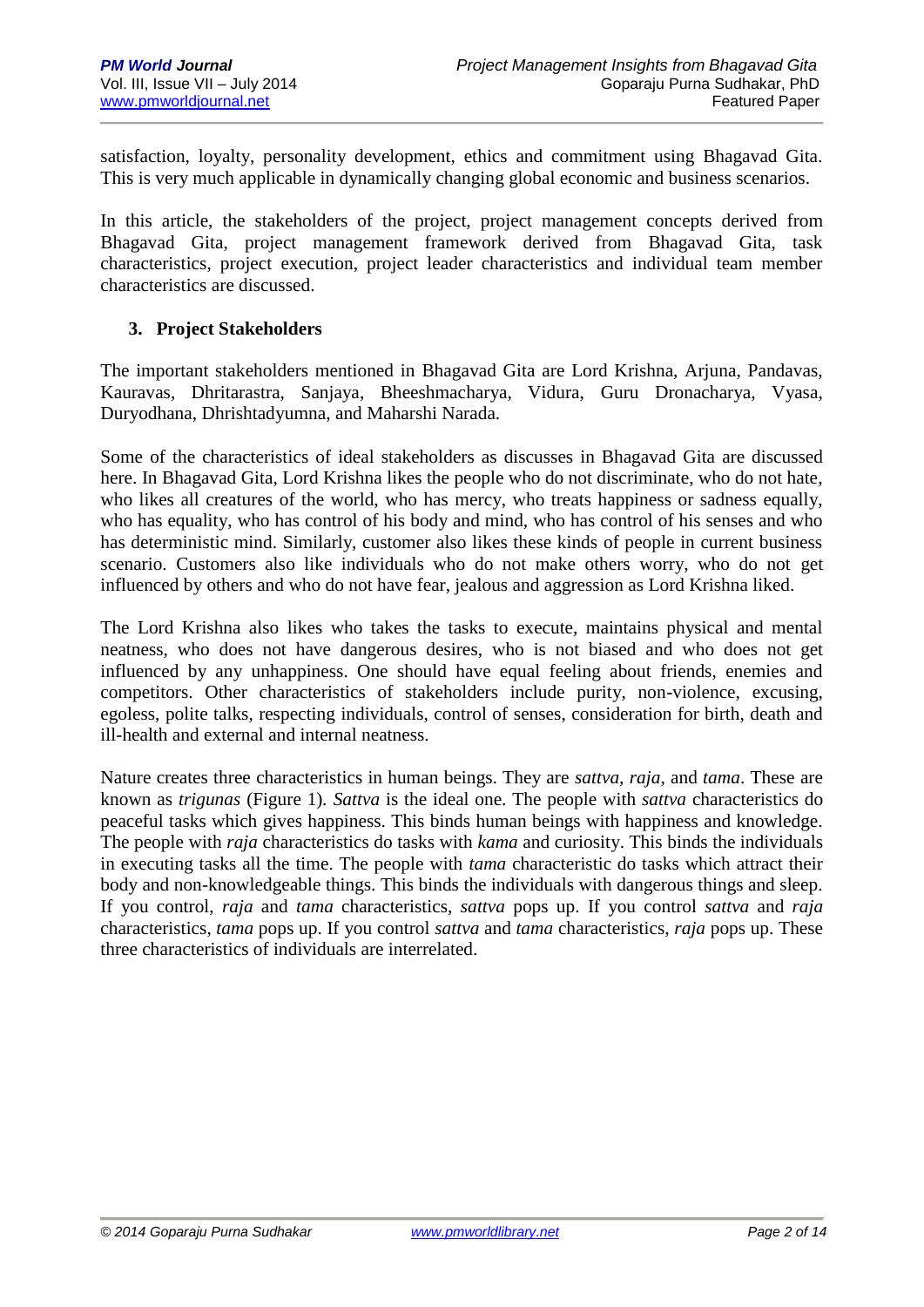

With the activation of internal body, senses and consciousness, *sattva* characteristics increase in individual. *Raja* characteristic leads to lust, over curious, too much task execution expecting benefits, un-peacefulness and worry about others things. When the *tama* characteristic increases, individual loses sense of body and mind, goes away from tasks, does waste things, does dangerous things and gets into more sleep. By executing ideal tasks, one gets happiness, knowledge and *vairagya* (detachment). Execution of tasks with *raja* characteristic*,* leads to sadness. Execution of tasks with *tama* characteristic leads to foolishness. *Sattva* leads to knowledge, *raja* leads to lust, and *tama* leads to dangers. *Sattva, raja* and *tama* characteristics happen automatically and go away automatically for an ideal person. They are not constant for an ideal person. An ideal person won't worry when they get away on their own. An ideal person has to be away from *trigunas.* 

According to Bhagavad Gita, the *family culture* has got strong roots in the society. There is no begin (*aadi)* and end (*antam)* for the family tree. A *gyani* can only know about their self when they are enjoying the benefits of information, full of *trigunas,* and they are stable minded. *Agnani* cannot be aware of self. The *divine qualities* of a stakeholder include non-violence, truth, non-anger (doing help to even enemies), sacrifice, peace, mercy, excuse, courage, cleanliness, non-enmity, egoless, not to blame others, delicate, shyness and not doing useless things. The *ghost qualities* include anger, cunningness, ego, proudness, harshness and foolishness. Stakeholders have either divine qualities or ghost qualities. Stakeholders with ghost qualities do not talk truth, do not consider the tasks in hand, no ideal behavior and no external cleanliness.

They think that it is only the *kama* which is creating things in the world. They will be worrying till the end and they are obsessed with the returns and benefits. They will be following *adharma or* unlawful/unethical roots to make money. They think that they have lot of money and they can make lot of money in the future. They think that they finished the competitors and they are the strongest. They think that they are very rich and have many servants. They feel that they are only great. A stakeholder should be away from *kama* (desire), *krodha* (anger) and *lobha* (greed)*.*  A stakeholder away from all these three do good tasks.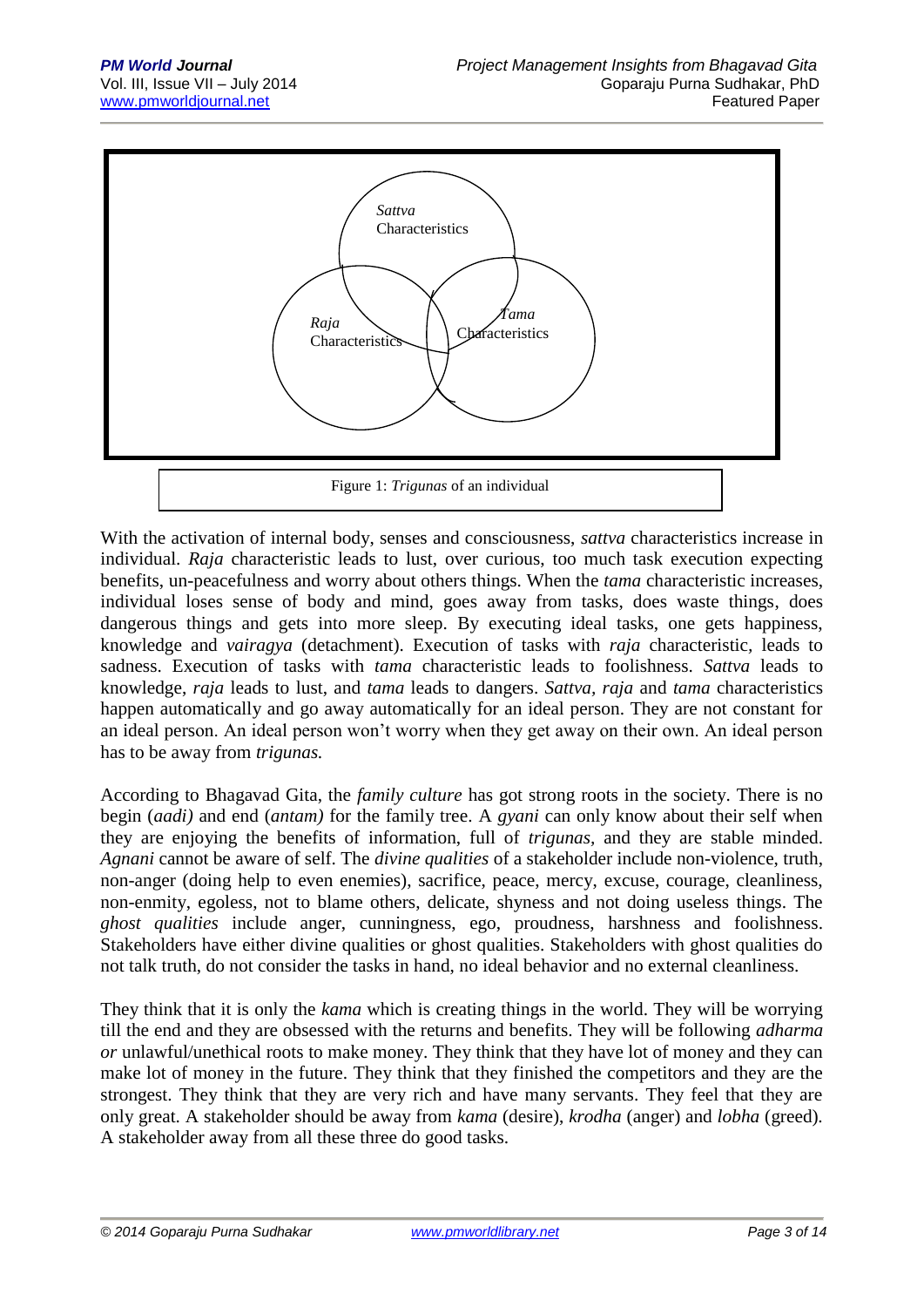According to Bagavad Gita, every human being has some interest or the others. He executes the tasks based on his interests. Meditation can keep the individuals with peace of mind, controls mind and keeps internal cleanliness. In the next section, the project management concepts derived from Bhagavad Gita are mentioned.

## **4. Project Management Concepts Derived from** *Bhagavad Gita*

The project management concepts such as project strategies, project planning, individual task, individual (team member), project leader, project execution, and motivation can be derived from Bhagavad Gita. The characteristics, qualities, impact, effect, and applications of these concepts are discussed in Bhagavad Gita. These are to be looked at very *micro view* through the 700 slokas of 18 chapters in Bhagavad Gita. Next section describes the project management framework derived from Bhagavad Gita.

#### **5. Project Management Framework from** *Bhagavad Gita*

The project management framework derived from Bhagavad Gita is shown in Figure 2. The *project management framework* consists of the components such as individual behavior, project strategy, project leadership, team work, project culture (values), team skills and capabilities, and project planning. More about project environment and project plan can be found in the epic *Mahabharata.* This article brings more insights on project stakeholders, task characteristics, project execution, project leader characteristics and team member characteristics and behavior. The more contribution is towards the *Project Human Resources Management* knowledge area.



In 7th chapter of Bhagavad Gita, Lord Krishna told to Arjuna that *nature* is of 8 different types. They are earth, water, fire, air, sky, mind, heart and ego. We use all these as resources for our projects whether it is construction, software, biotechnology, pharmaceutical and engineering project. *Nature* and *human resources* are very ancient. The *characteristics* of nature include creation of love, hate and material resources. Nature can create projects and tasks. The *characteristics* or *peculiarity* of individuals in projects include decision making capability,

*© 2014 Goparaju Purna Sudhakar [www.pmworldlibrary.net](http://www.pmworldlibrary.net/) Page 4 of 14*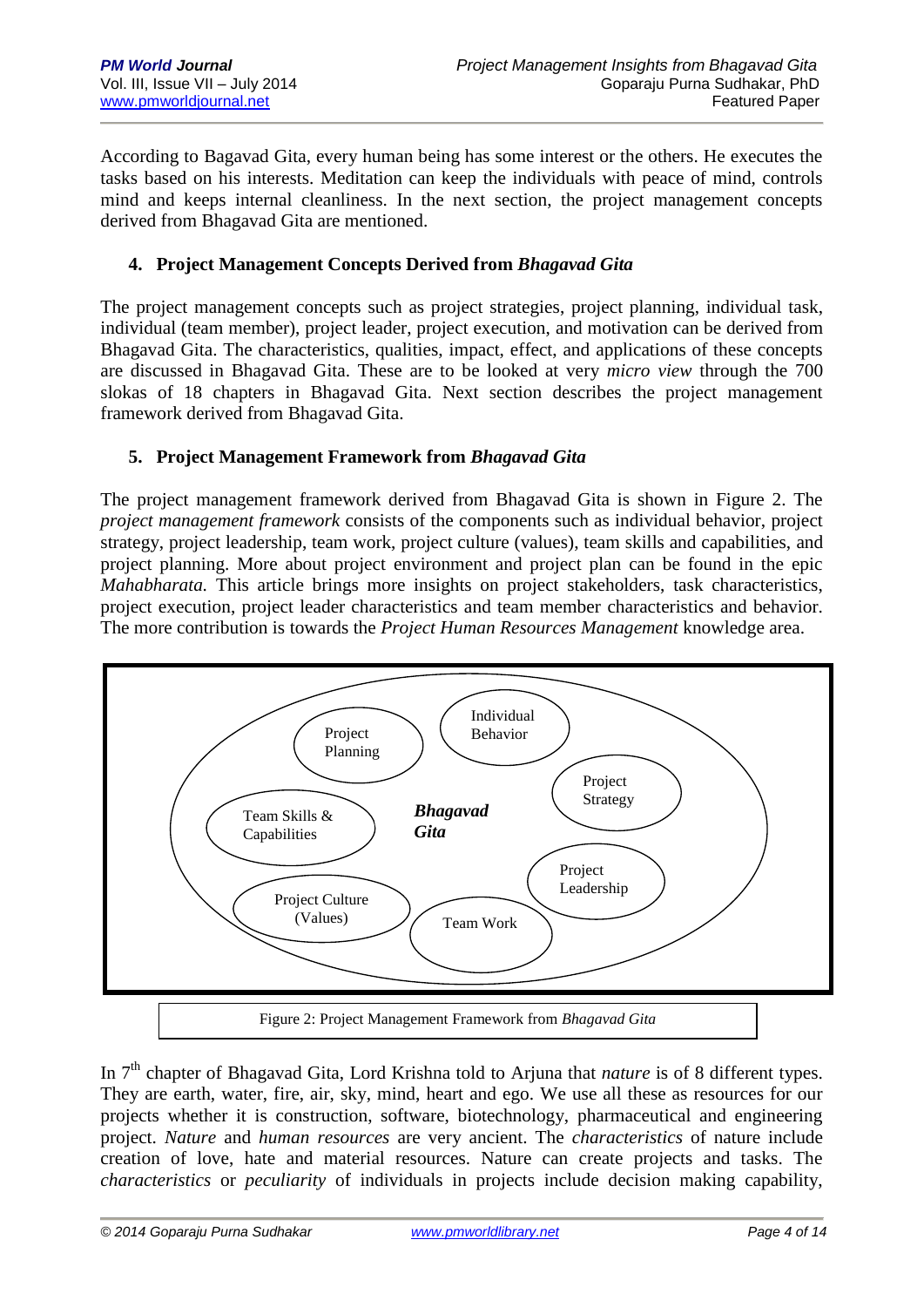knowledge, away from desires, excusing, truth, control of *pancha indriyas*, control of mind, happy or unhappy, creativity, fear, unscarred, equality, meditation, reputation or poor reputation, and respect or losing respecting. All these are the result of *karma* of the individual. These are the byproducts of task execution in project. One can execute the projects and tasks by knowing the characteristics of *nature* and *individuals*.

Team members get the feel of happiness or unhappiness in the project through *communication*. They exchange ideas, views and opinions with respect to the project. Discussions are common for decision making in projects. Qualities of *purushottama* includes creation, knowledge, wealth, strength, and courage. These qualities are evident in senior management in some of the organizations even in current days.

According to Bhagavad Gita, Lord Krishna suggest to Arjuna to have *Abhyasa yoga,* that is, training required to execute the project. This is applicable to project leaders as well. The project leaders have to undergo training and practice the same by keeping mind in control. Knowledge is more important than the training without knowing the meaning. Experience is more important than the knowledge. Results are more important than the experience. Similarly, project results and benefits are more important than the project team experience. Donating the project results is more *sacred*. This gives peace of mind to project stakeholders. Next section explains the individual task characteristics as extracted from Bhagavad Gita.

## **6. Task Characteristics**

Bhagavad Gita assigns tasks to individuals bases on their *caste*. Whereas, in our project management, we assign tasks based on the skills sets or roles of team members. Here in project management, customer is the creator of tasks. In Bhagavad Gita, god is the creator of tasks. Thus, the industry saying "customer is god" is justified. According to Bhagavad Gita, task is nothing but *karma.* Entire project team should have task orientation or *karma* orientation for project success. One should not have the anxiety over the result of karma, first they should put consistent effort. Project team members having control over senses, mind and who are away from materialistic things with stable mind can perform the tasks well. Project team members having equal opinion about happiness or unhappiness, satisfied, non-jealousy, satisfied and having balanced feeling for stability or instability, and certainty or uncertainty can perform the tasks well and they won't worry much about the assigned tasks.

Striving for *knowledge* is better than praying god. According to Bhagavad Gita, All tasks end with creation of *knowledge*. The knowledge can finish all the tasks. Tasks cannot arrest the team member who takes the tasks as they come, who gets clarifications for all his doubts and queries and who has self control. Thus, project team members with equality towards stakeholders should proceed to execute the tasks. In Bhagavad Gita, Lord Krishna told that instead of going away from tasks, it is better to pursue the tasks for the good. The members who are away from personal attachments, desires and hate can perform the tasks well. The team member who sees the lessons learned and the benefits of the task execution with equal importance will be able to realize the reality.

Even an individual who has self-control over his mind, *pancha indriyas*, self-cleanliness and equality among all creatures executives difficult tasks. Those tasks won't impact him personally. A person, who is listening, understanding, seeing, eating, watching, hearing, walking, sleeping, smelling, talking, deserting, and opening eyes, thinks that his *indriyas* are doing the tasks but he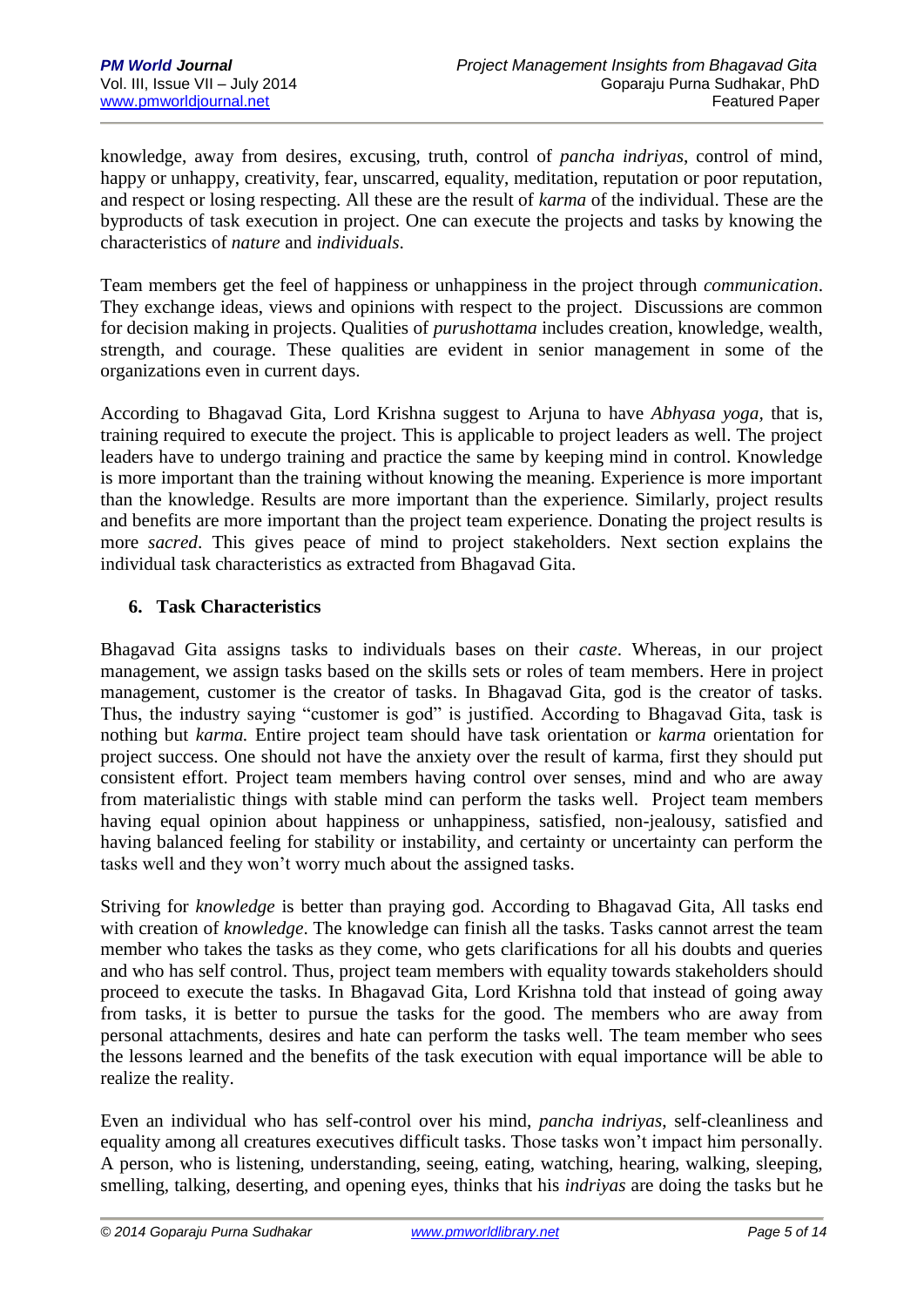is not doing any task. A *karma yogi* performs the tasks by keeping his mind, body, and senses under control for his internal cleanliness. Such people gain peace of mind. A member, who worries much about the incentives of the task execution (*karma phalapeksha)* all the time, does find peace in his mind. Mostly the personality and the personal characteristics only decide the results of *karma.* An individual who executes the tasks without expecting returns or benefits is y*ogi.* In this materialistic world, it is difficult to retain this stage. At the same time, an individual who goes away from tasks, or who deserts the tasks is not a *yogi*. An individual who executes the tasks without a desire (*kama*) can become a *yogi.* 

According to Bhagavad Gita, every task (*karma*) has begin (*aadi*) and end (*antam*). This is the characteristic we are highlighting for project or task in modern project management. Individuals who are away from sins, who clarified all their doubts through knowledge, who seek wellbeing of all creatures and who has stable mind can perform the project tasks well. They are best suitable as human resources for project execution. One has to satisfy himself. This is because, one is friend of his own and one is enemy of his own. An individual who gained control over his body, mind and *indriyas* is his own friend. The one who does not win over them is his own enemy. Actually body, mind and indriyas help the individual, if he wants to gain control over them. Otherwise they will become enemies to the individual and not allow him to reach the project goal. They become constraints or show stoppers to reach the goal. Next section highlights the project execution aspect from Bhagavad Gita.

## **7. Project Execution**

The project in Bhagavad Gita is the *war* between Pandavas and Kauravas. The project location is the *kurukshetra*, the place of war. A sub project plan is written in the form of *padmavyuham,*  by Kauravas*.* Dhrishtadyumna is also involved in framing Pandavas strategies. Duryodhana is worried about the team capabilities and competencies of Pandavas. The project was *kicked-off* with fearful sounds with instruments at the battle ground by Kauravas. Pandavas kicked-off the work with Lord Krishna's divine Shanka.

Bhagavad Gita says that do not worry whether you win or competitor wins before executing the project. Just execute the project for the benefits and rest leaves it to god. One should not have competitor centered or enemy centered mind all the time. One should not worry much about the weather seasons such as winter, summer, autumn and spring to execute the project. Irrespective of the season, the project execution should continue. The project team should not worry much about the uncertainties, risks and unknowns. They should plan for them. The project leader should not fear for executing project and organizational tasks and responsibilities. He has to act ethically.

If the project leader expresses his inability to execute the project, the senior management takes him easy. He will be ignored. His opponents and competitors criticize him. In  $8<sup>th</sup>$  chapter of Bhagavad Gita, Lord Krishna told to Arjuna to have control over body and senses and concentrate on project execution. Lord Krishna told to Arjuna to have stable mind, control over *pancha indriyas* and keep mind on heart with stability and continue executing the project. Here, Lord Krishna suggested considering the opinion of heart instead of brain. In current day project management, we use more quick decisions from brain rather than heart because of dynamically changing business conditions and increased stress levels.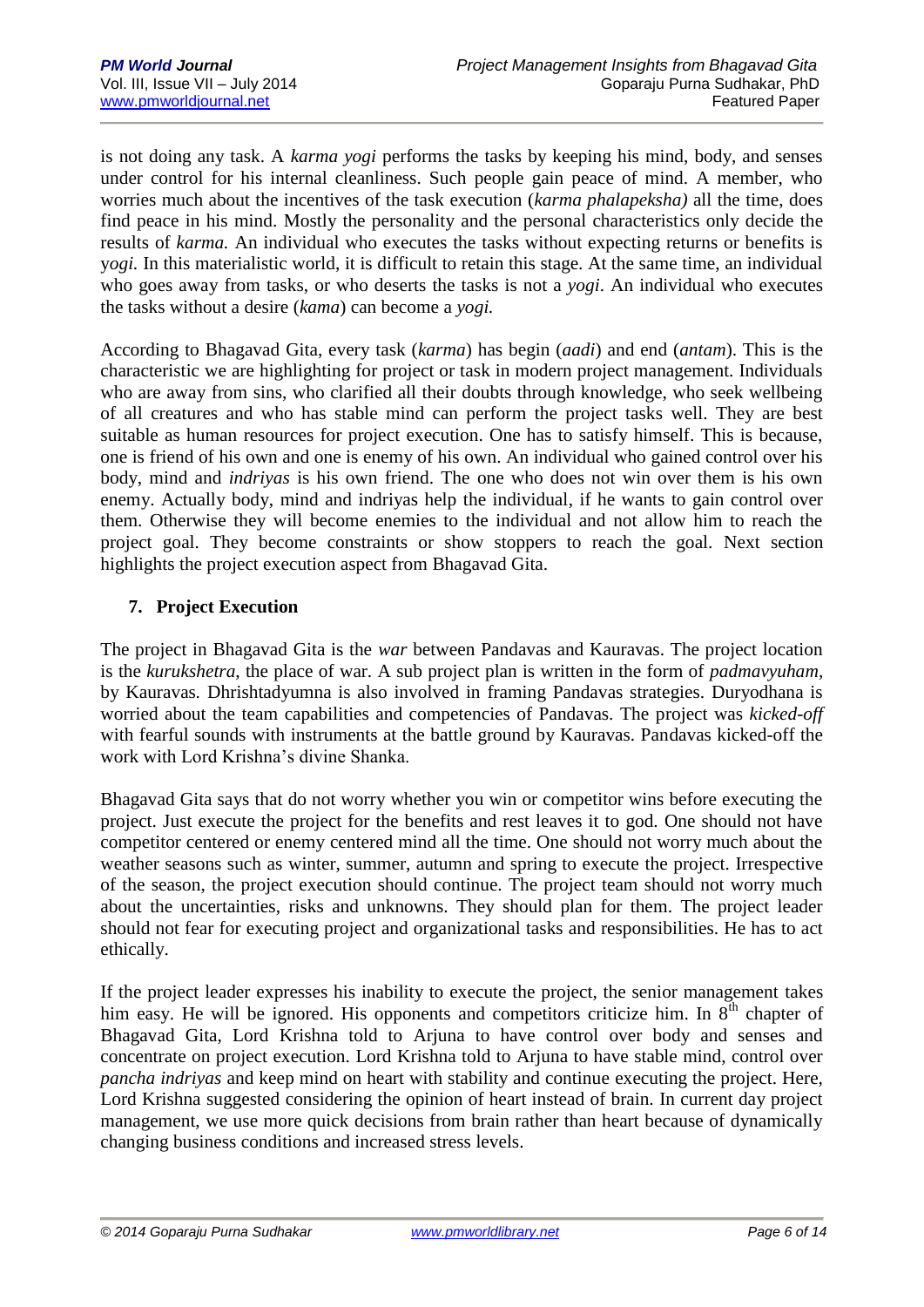Unproven assumptions are not good for project success. To get expertise in any task, team members have to work with determination, patience and interest. Practice brings the expertise in task. One has to work with courage and intelligence. Unstable mind always thinks about outer world things. One has to control and without deviating mind they have to put effort towards project execution. A patient individual without interest at materialistic things and has concentration towards work can gain ultimate happiness in work. Team members who are capable and look at all the natural things equally treat all the creatures equally with stable mind. Individuals doing day to day tasks to run their families and self fulfillment can never be destroyed. An individual who try and practice for excellence can reach greater heights.

According to Bhagavad Gita, knowledge based education is the ultimate education one can give to team members. This is more easy, successful and practicable. In Bhagavad Gita, Lord Krishna creates all creatures in the world, nothing but the current day product creation. He creates and destroys the products, which is applicable to date. Nobody knows how he creates the products. That is maintaining trade secrets of current days and retaining the intellectual property. The work done with pure mind without desires is liked by the god and in modern days by the organizations. The project leader (or Project Manager is used in synonymous terms) characteristics are explained in the next section.

## **8. Project Leader Characteristics**

Bhagavad Gita talks about the individual and internal discipline the project leader should have. According to Bhagavad Gita, the project leader expressed his in ability to execute the project at the beginning. The project leader was scared to execute the project by looking at the competitors. It is because of the consequences, outcomes, and results which may impact some stakeholders negatively. However, with the coach Lord Krishna, he gained courage, assertiveness, empowerment and enlightenment required to execute the project.

By seeing the complexity of the project to be executed, the leader's behavior, mental and physical attributes were immediately impacted. Because of the project complexity and stress, the project leader was not even able to stand properly. This is very much applicable in current days as well. The project leader of Pandavas, Arjuna lost his courageous son Abhimanyu on the 13<sup>th</sup> day of the war. Still, he continued the project work. It shows his commitment and dedication. The team leader should trust his team, their skills and capabilities. The project leader denied the incentives, perks and benefits he is going to get after the project completion at the beginning. This indicates the complexity of project. Before project execution, the project leader's eye became wet to execute the project. He is almost crying. To gain reputation and recognition, the leader came back. In need of the hour, the project leader should not disappear or desert the place.

Project leader should not be cowardice. At some stage, the project leader was not interested to have all the benefits to him without sharing to his team members. The project leader has to decide between whether it is ethical or unethical. That is, *dharma* or *adharma*. A leader cannot sustain in leadership role with unethical practices. Project leader should not worry too much at personal level about existing team members or the ones who left the team. A project leader should have equal feeling about happy and unhappy movements. He should not be worried much for unhappy things and feel very excited for happy things. This is because, according to Bhagavad Gita, every task involves some problem, risk or uncertainty. Every task leads to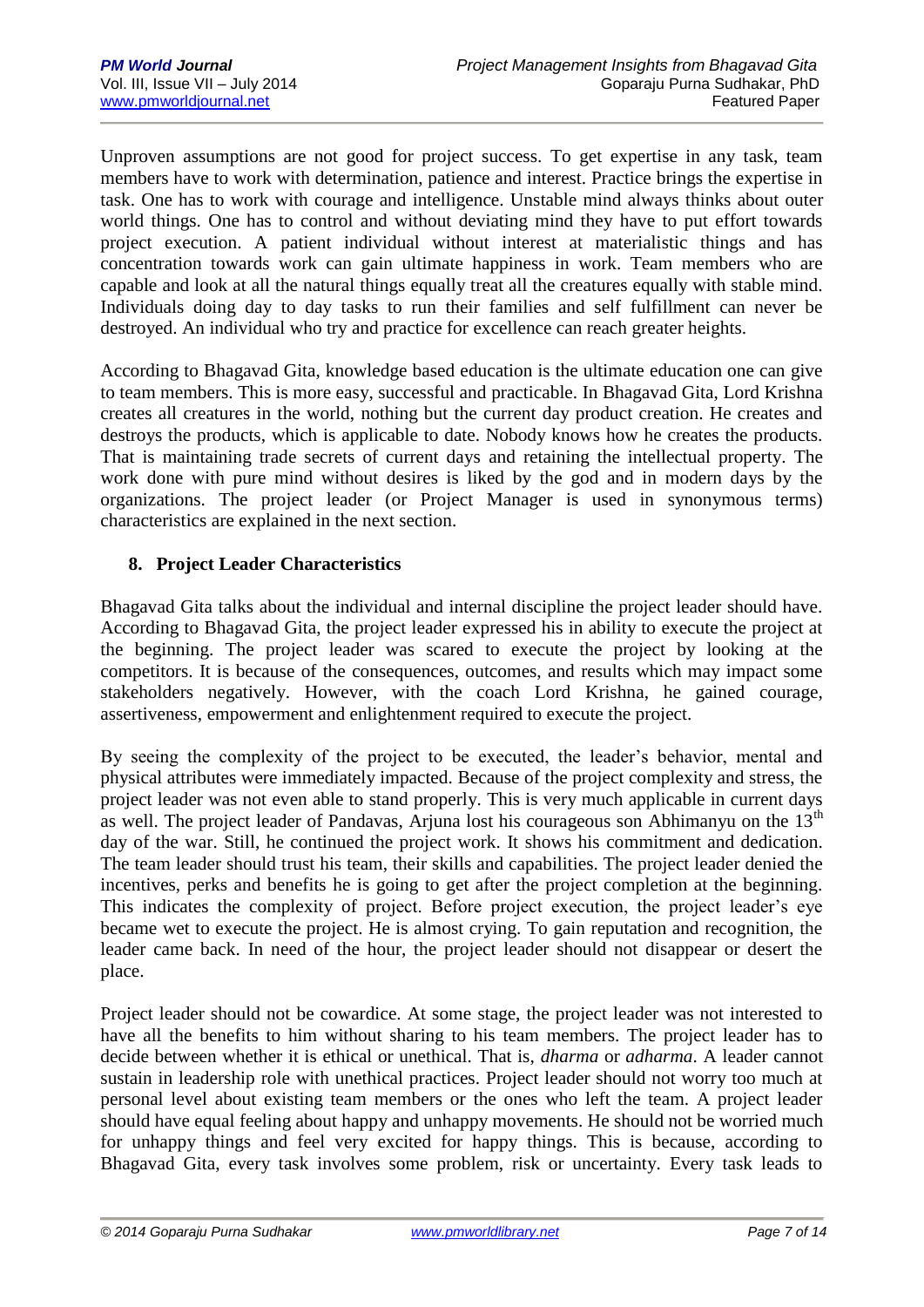creation of knowledge useful for the project and the organization. It gives some learning to the organization. There is no question of inability in the task execution.

It suggests not to have the unnecessary luxuries, lavish parties and entertainment. Here, keyword is *unnecessary.* Duryodhana underestimated the enemy's or competitor's capabilities. Bhagavad Gita expresses that project leader should not have personal attachment with the team. However, he should respect and guide them in project execution. Project leader should be away from personal attachments. In the Bhagavad Gita, Arjuna was stepping back to fire his own people, which is required in current day continuously changing business conditions, mergers, acquisitions and partnerships. If the project leader should not execute the project toward success, he loses recognition and respect. Stakeholders and the team may talk about him in an unrespectable way impacting his reputation. The team thinks that he left the organization because of his inabilities. Even if competitors and colleagues criticizes, the project leader should not stop from leading the project. If he wins the project, he and his team gains the benefits, if he loses the project, still, there is some learning for the individual and the organization. So, the project leader should have the commitment, determination and courage in leading the team.

Project leader should not worry much about win or lose, successful or unsuccessful, happy or unhappy, profit or loss after starting the project. He should continue execution. However, the current day project management requires stopping the project if it is unprofitable to the organization. Unless they have other reputational issues, the organization won't continue the unprofitable project. The project leader should be away from sorrows and unnecessary humor. An individual who takes away all the project benefits without sharing may not be a good project leader. Project leader should be unbiased towards his team members. Even if the project leader collects different opinions, final decision he has to take by keeping his values and ethics in picture. *Self dharma is more important than para dharma.* Following *para dharma* is more dangerous. Project leader should not get influenced by others in his key decision making.

Lord Krishna told that he looks after the well being of the people, which is true in current days, organizations look after the well being of the people they have. The project leader should detach himself from successful or unsuccessful completions. *Satpurusha* is the one with deterministic mind. He cares about others more than self. He does ethical business. His mind is always peaceful. In Bhagavad Gita, the project leader has the power of meditation. In chapter 11 of Bhagavad Gita, Lord Krishna presented Arjuna with *divya drishti.* It is nothing but the ultimate or divine *vision*. Using vision, the project leader can do short term and long term planning, projections and estimations. Vision is very much required for project planning and execution. By seeing the *visvarupa* of Lord Krishna, there is a change in Arjuna's braveness, courage and peace of mind. This is very much possible by seeing the customer there is a change in braveness and peace of mind of project leader in modern day project management. After the calmness of the customer only, the project manager regains his consciousness. After showing his *visvarupa*  Lord Krishna told to Ariuna that even if he won't do the war also, none of the competitors will remain. Hence instead of going away from project, execute the project. Hence, to gain *keerthi,*  reputation, fame, name, wealth and position, the project leader should execute the project.

In *visvarupa sandarshana yoga*, Arjuna respected Lord Krishna both from front and back. This should be true in case of respecting customer and stakeholders as well in project management. Arjuna asked excuse from Lord Krishna for his mistakes and underestimating the Lord. Individual team member characteristic and behavior are explained in the next section.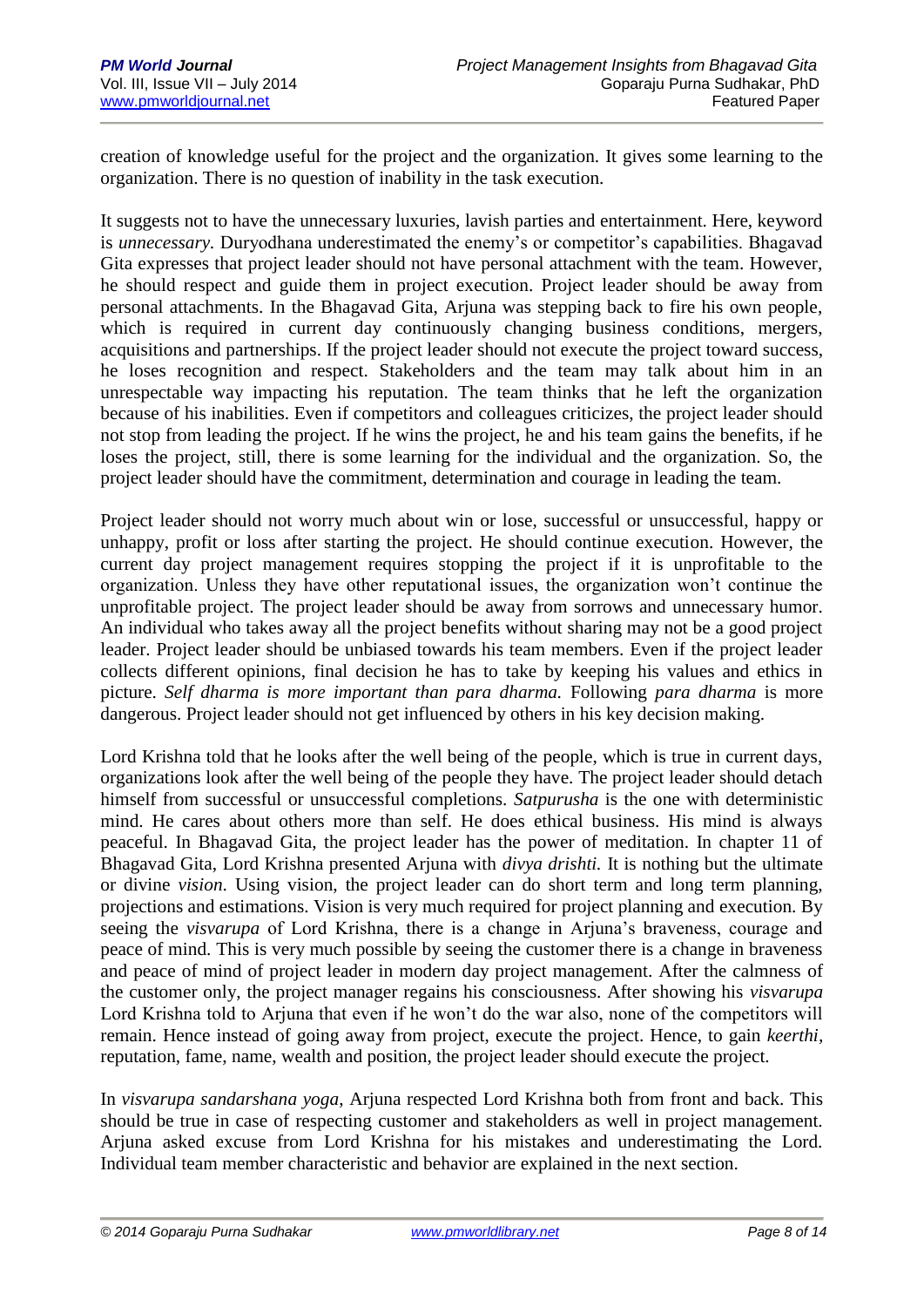## **9. Individual (Team Member) Behavior and Characteristics**

According to Bhagavad Gita, individual skills, competencies and knowledge are important for project execution. This is evident from Duryodhana's confidence on his team capabilities. It expresses not to cheat fellow colleagues and other team members. There should be trust in the team. Bhagavad Gita denies the *unethical* practices. It talks about respecting each individual's religion, race, language and gender. It talks about respecting the senior and top management. Bhagavad Gita expresses that one should not go away from his skills and competencies. One should not desert his tools and techniques. One cannot destroy the organizational permanent assets and properties.

According to Bhagavad Gita, one will look at things curiously. One will talk about it curiously. One will execute it curiously. Project team should not leave the unexpected or new opportunities coming their way. Entertaining individuals all the time should not go behind the unnecessary desires and wants. This is because, according to economics, human needs are unlimited. Once one desire gets fulfilled, other design pops up. A wise individual do not get impressed for the pleasing words. One should not have much curiosity about the future individual benefits. One has to have control over his body and its senses. Every individual contribution is significant in team work. The individual has control over his work but not on the result. Hence, one should not stop working. Team members should continue the work and results follow. Instead of having curiosity over the results, team members should concentrate on their assigned tasks. One has to have equal feeling about stable or unstable, and certain or uncertain situations. Individuals who keep the future incentives in mind all the time won't be able to give their 100% at work.

One should not have the greed and lust. Even if the team member receives different opinions from different stakeholders, he has to think twice and take a decision. Self satisfied person always performs better in projects. An individual who does not worry for sorrows, who does not feel over joys for happiness, who does not have over curiosity and who is away from fear and anger is known as *Sthitaprajna.* He does not express happiness under supporting conditions and does not express sadness under unsupporting conditions. The individual having control over *pancha indriyas*, that is, having control over the senses of five organs known as eyes, ears, skin, tongue, and nose (see, hear, touch, taste, smell) will have stable mind. *Sthitaprajna* cannot be affected because of benefits and incentives. He is determined to execute his tasks.

An individual thinks all time about something will have curiosity. Curiosity leads to desire in human being. If desire is not fulfilled, it leads to anger. Anger leads to senselessness. Senselessness leads to disasters. Senselessness leads an individual to degrade in his personal and professional life. Thus, an individual having control over his senses will have peace of mind. With peace of mind, he forgets all his unhappiness. A calm and relaxed individual with peace of mind can perform well in projects. An individual not having control over mind and senses won't be able to take stable decisions. Such person cannot find peace of mind. He won't find interest over something or he won't find happiness in life. Thus, an individual having control over his body and senses can take stable decisions.

A team member having desires all the time, may not find peace in his mind. An individual who is away from egos and personal attachments can find peace of mind. Team members should not go away from tasks assigned. Every individual has to do some tasks in life. A best individual is one, who keeps his mind and senses under control and executes the assigned tasks. If an individual does not perform tasks or goes away from tasks, his body won't be under his control.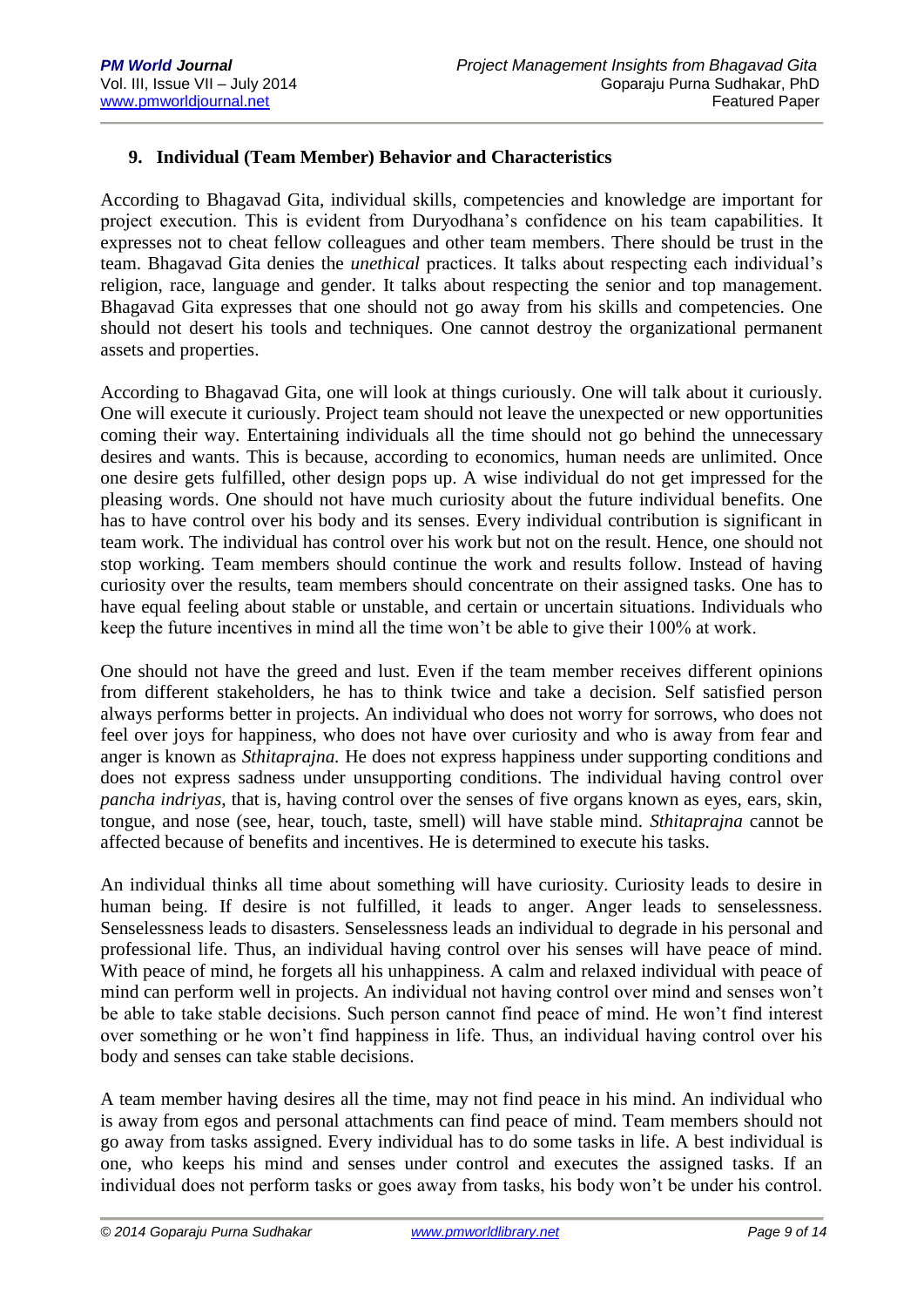Maintaining his body and senses become difficult. Team members get into trouble by executing the tasks which were not assigned to them. Team members who work without selfishness, cooperate with each other and fulfilling each other can have mutual satisfaction in project. A team member who does not execute the assigned tasks and fulfills desires of all his *pancha indriyas* is not right fit for the project. Team members should execute the tasks without anxiety. Team members consider the best behavioral individual as role model in the team. A *gnani* performs the tasks without anxiety, with his natural behavior by keeping mind in control. *Agnani* performs the tasks with anxiety. An individual with ego thinks that he is the creator of tasks.

*Love* and *hate* are the most dangerous things in the world for any individual. They can help an individual's growth or they can destroy an individual. Because of hate and love, people get into happy or unhappy situations. Desire, in other words *kamam*, leads to anger in individual. *Gnani's* knowledge is covered with *kamam* like dust over mirror, and smoke over fire. *Kamam* is like fire. It is overshadowing the knowledge. To control the *kamam*, one has to have the control over senses first. Pancha indriyas are more important than huge body. Mind is more important than pancha indriyas. Having sense is more important than mind. Soul is more important than sense. Thus, one has to remove kamam by having control of five senses. *Gnanis* achieves self-control by controlling his five senses. With this they can concentrate on their tasks, even in case of disturbances such as sound and human presence.

Best team members have control over their food, drink and sleep. Because *agynanam* is overshadowing the *gynanam* (ultimate knowledge), people tend to get attracted to each other. *Gyani* has equal feelings about *Brahmin, elephant, cow*, *dog* and unwise people. A gyani having equality among all the things can think out of the box. Team member who does not over joys for pleasing, who does not depress for unpleasing, and who has stable mind and not having attractions can achieve equality among all the things. A team member who controls his *kama* (desire) and *krodha* (anger) even while in the team is the real happy person. Krodha can lead to harm others in the team.

How to get control of *kama* and *krodha*? Team members without thinking about external things, have to concentrate on the centroid of the body and do *anulom* and *vilom* with nose. This brings mind, body and indriyas under control. Team members who are able to do this are away from *kama* and *krodha*. An individual having equality over all weather seasons, happy or unhappy, praise or insult and has stable mind can gain the project knowledge well. *Yogi* has internal knowledge and wisdom. He keeps all the indriyas under control and has equality among stone, mud and gold. The *best individual* is one who has equality among friends, enemies, competitors, pleasers, mediators, relatives, sinners, followers, leaders and devotees. In our project management, a team member should have equality among customers, suppliers, vendors, project managers, program managers, functional heads, senior management, top management and family members.

One eats too much or too less, one sleeps too much or too less cannot become a *yogi.* Team members who behave wisely at eating, executing tasks and dreams can get away with unhappiness in life. Ultimate happiness is the feeling away from senses of *pancha indriyas.* This comes with only *micro vision.* An individual who looks at all the living things equally, treats happiness or sadness equally, and who looks at others happy as his happy is *yogi* and the *ultimate purist*. Here the quality of "look at others happy as his happy" is the characteristic of high performance teams. This is required to achieve high performance in project teams. Some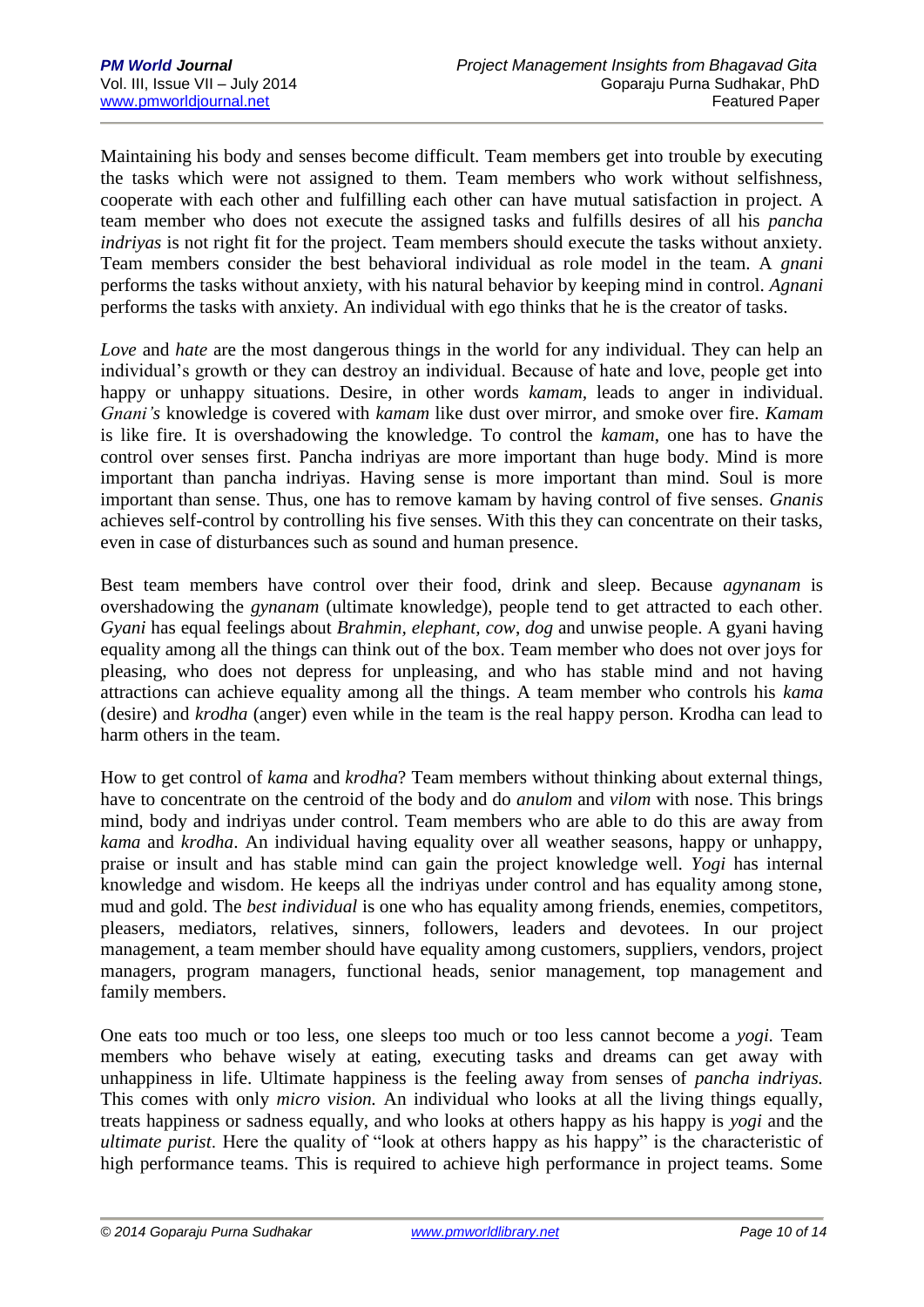high performance teams proved that they have this quality even in current days. One cannot understand the meaning of *equality* with unstable mind.

*Mind* is more unstable, determined and stronger. Hence, controlling it is very difficult for anybody. To control the mind one has to have practice (*abhyasa*) and detachment (*vairagya*). *Vairagya* does not mean that leave all the social and family responsibilities. It means to have detachment over affection and hate and concentrate on the task before hand. Both *practice* and *detachment* can control the mind of a human being. Team members having control of mind can become *yogi* with practice. The knowledge hidden in the team members who entertain and enjoy more won't come out.

#### **10. Further Scope and Conclusion**

Further work can be done in areas such as knowing more about project environment and project plan from the epic *Mahabharata.* Also some of the empirical studies can also be done from the concepts derived from Bhagavad Gita. The concepts and their relationships are very clear from Bhagavad Gita. The impact of one component on the other in current days and are there any deviations on the implications mentioned in Bhagavad Gita in current days can also be researched further. This article contributes to *Project Human Resources Management*  knowledge area. It is also applicable to the code of conduct. This article highlights that the ancient writings and thoughts are even applicable in current day global business scenario.

## **11. References**

- 1. Krishnamacharyulu, M. (2012), *Sri Bhagavad Gita,* Gita Press, Gorakpur, India.
- 2. Raghunadhacharya, S.B. (1992), *Sri Bhagavad Gita,* Tirumala Tirupati Devasthanams (TTD), Tirupati, India.
- 3. Sivananda, S.S. (1998), *How to Get Vairagya,* A Divine Life Society Publication, UP, India.
- 4. "Abhimanyu", Available online at [http://en.wikipedia.org/wiki/Abhimanyu.](http://en.wikipedia.org/wiki/Abhimanyu) (Accessed on 20- May-2014)
- 5. "Bhagavad Gita". Available online at [http://en.wikipedia.org/wiki/Bhagavad\\_Gita#Authorship](http://en.wikipedia.org/wiki/Bhagavad_Gita#Authorship) (Accessed on 20-May-2014).
- 6. "Hinduism ~ Why is Shri Krishna called Purushottama?", Available online at <https://in.answers.yahoo.com/question/index?qid=20110222021533AArjNPQ> (Accessed on 20-May-2014)
- 7. "Krodha (Mental Factor)", Available online at [http://en.wikipedia.org/wiki/Krodha\\_\(Mental\\_factor\)](http://en.wikipedia.org/wiki/Krodha_(Mental_factor)) (Accessed on 20-May-2014)
- 8. "Meaning of 'Svabhavamu' in English", Available online at [http://telugudictionary.org/telugu\\_english.php?id=17708](http://telugudictionary.org/telugu_english.php?id=17708) (Accessed on 20-May-2014)
- 9. "Misson, Vision and Values", Available online at [http://www.enlightenedleadershipnow.com/Home/power-of-unity-or-oneness/mission](http://www.enlightenedleadershipnow.com/Home/power-of-unity-or-oneness/mission-vision-and-values)[vision-and-values](http://www.enlightenedleadershipnow.com/Home/power-of-unity-or-oneness/mission-vision-and-values) (Accessed on 20-May-2014)
- 10. "Pancha-indriya and sada-ripu", Available online at [http://www.abc-of](http://www.abc-of-yoga.com/forum/introductions/pancha-indriya-and-s.asp)[yoga.com/forum/introductions/pancha-indriya-and-s.asp.](http://www.abc-of-yoga.com/forum/introductions/pancha-indriya-and-s.asp) (Accessed on 20-May-2014)
- 11. "Purushottama", Available online at <http://en.wikipedia.org/wiki/Purushottama> (Accessed on 20-May-2014)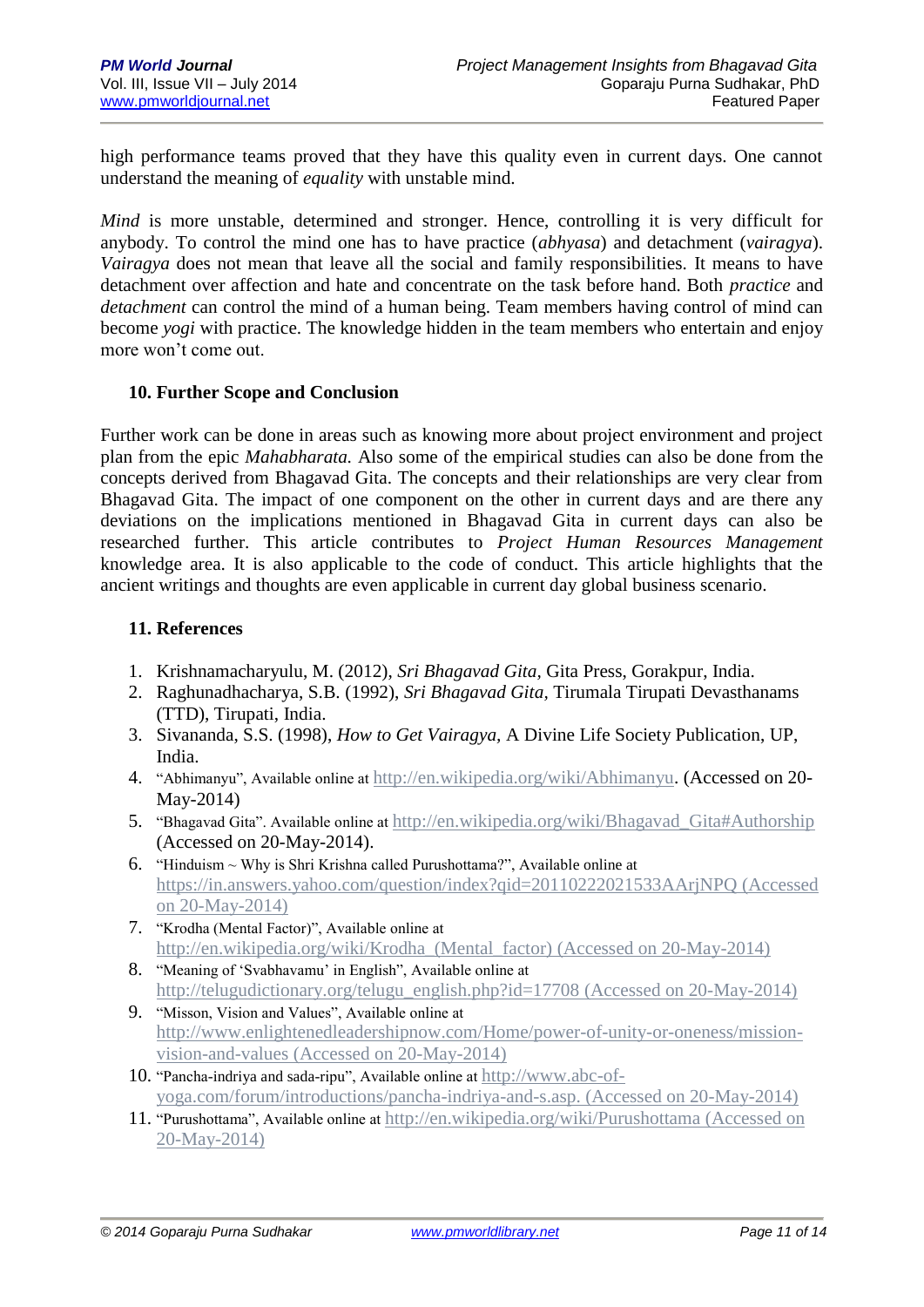#### 12. "Visvarupa and Vrtrasura", Available online at <http://www.harekrsna.com/philosophy/associates/demons/indra/visvarupa.htm> (Accessed on 20-May-2014)

- 13. "What is called Drshti and why people break white pumpkin to ward off Drshti", Available online at <https://in.answers.yahoo.com/question/index?qid=20100306052305AAzASVQ> (Accessed on 20-May-2014)
- 14. "What is the Buddhist Definition of Lobha in Buddhist Canons?", Available online at [http://wiki.answers.com/Q/What\\_is\\_the\\_Buddhist\\_Definition\\_of\\_Lobha\\_in\\_Buddhist\\_c](http://wiki.answers.com/Q/What_is_the_Buddhist_Definition_of_Lobha_in_Buddhist_canons) [anons](http://wiki.answers.com/Q/What_is_the_Buddhist_Definition_of_Lobha_in_Buddhist_canons) (Accessed on 20-May-2014)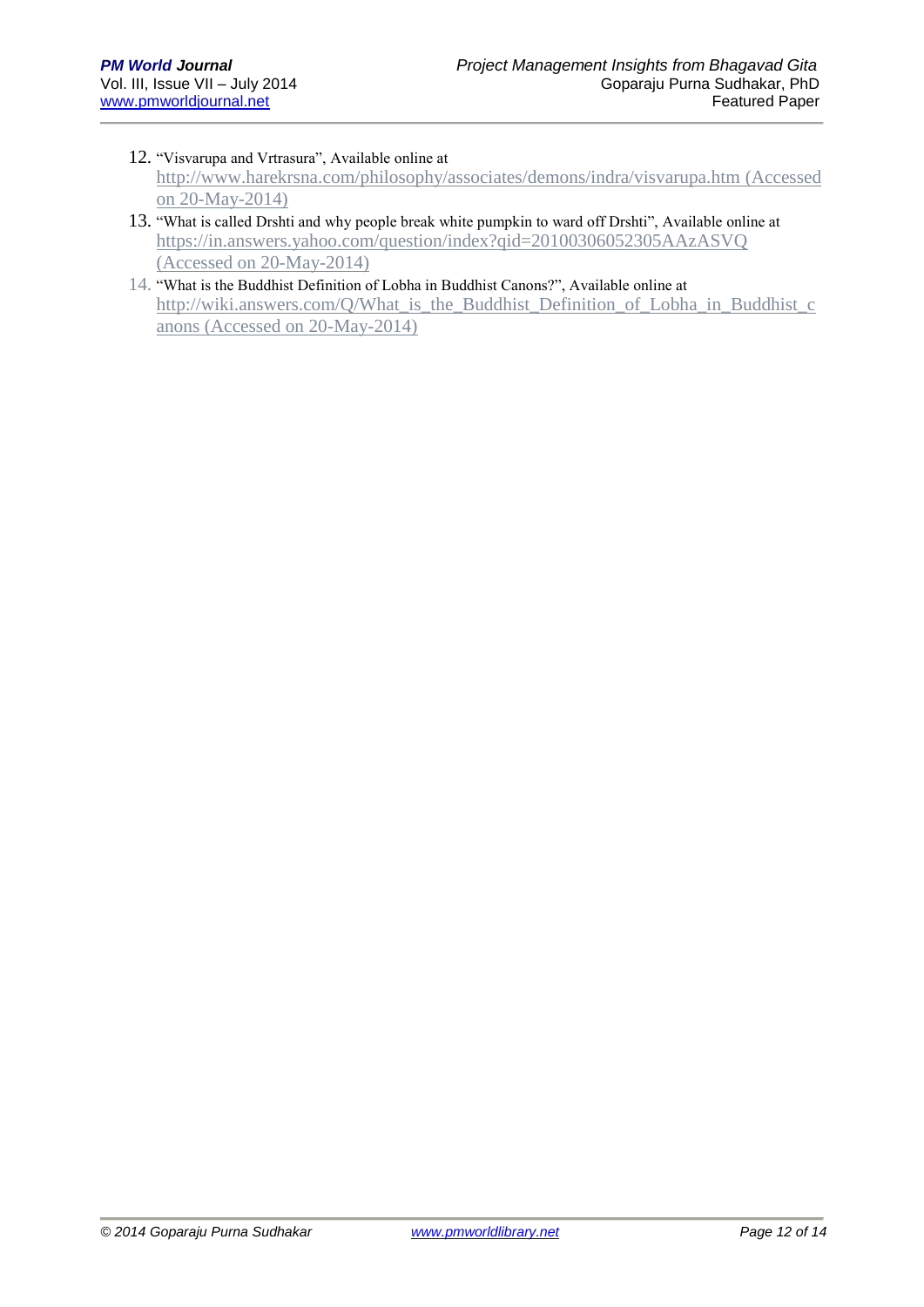# About the Author



# **Dr. Goparaju Purna Sudhakar**

**Hyderabad, India**

 $\bullet$ 

**Dr Goparaju Purna Sudhakar,** M.Tech, Executive MBA, PMP, MIMA, ADM, PhD, with over a decade of experience in IT industry is currently working as Faculty Member at The ICFAI University Group, Hyderabad, India. Earlier he worked as Sr. Faculty and Head (In-Charge), IT Division at Engineering Staff College of India, Hyderabad and Consulting Editor at ICFAI Research Center, The ICFAI University, Hyderabad, India. He worked in USA, UK, Ireland, Finland and India as Software Professional. He has B.Sc., MCA, M.Tech and Executive MBA. He is Project Management Professional (PMP®) certified from Project Management Institute (PMI), USA. He was awarded PhD in Business Administration from Aligarh Muslim University (AMU), India. He is member of All India Management Association (AIMA).

He worked as employee or consultant to companies such as IBM, Siemens, Interwoven, Wipro Technologies, Citicorp, Nokia, Salomon Smith Barney, SIAC, DSET Corporation, IONA Technologies, Birla-Horizons International, and PCL Mindware. He held both managerial and technical roles in IT industry. He worked as Project Manager at Citicorp Overseas Software Ltd (COSL), Hyderabad during 2001-03. He worked as Systems Manager at Wipro Technologies during 1999-01. The reuse domain software product he managed, *Scorpus* was identified as one among the top 100 IT innovations by NASSCOM (2007).

*He worked in Banking, Financial Services and Insurance (BFSI), Telecom, E-Commerce, Enterprise Content Management, Enterprise Software Asset Management (ESAM), Health Care and HR domains.* He has extensive experience in project management, program management, general management, quality management, business process re-engineering, HRM, Organizational Behavior and human aspects of project management. He has wide experience in management consulting.

He has over **60** published papers. His papers were published in *International Journal of Project Management Research* (IPMA, Netherlands), *Team Performance Management* (Emerald, UK), *Acta Universitatis Danubius. Economica***,** Scientific Annals *of the "Alexandru Ioan Cuza" Univesity of Iasi: Economic Sciences***,** *The annals of the Stefan cel Mare University of Suceava* (Romania), *The Serbian Journal of Management*, *Journal of Enterprise Information Management (*Emerald, UK), *Sprouts: Working Papers on Information Systems* (Netherlands), *CSI Communications* (Computer Society of India), *HRM Review* (ICFAI University Press), *Indian Management, The Global Educator*, *Express Computer*, *Projects and Profits* (ICFAI University Press), www.pmhub.net, *Computers Today,* and The Hindu, *Businessgyan*, and *Business & Management Chronicle*.